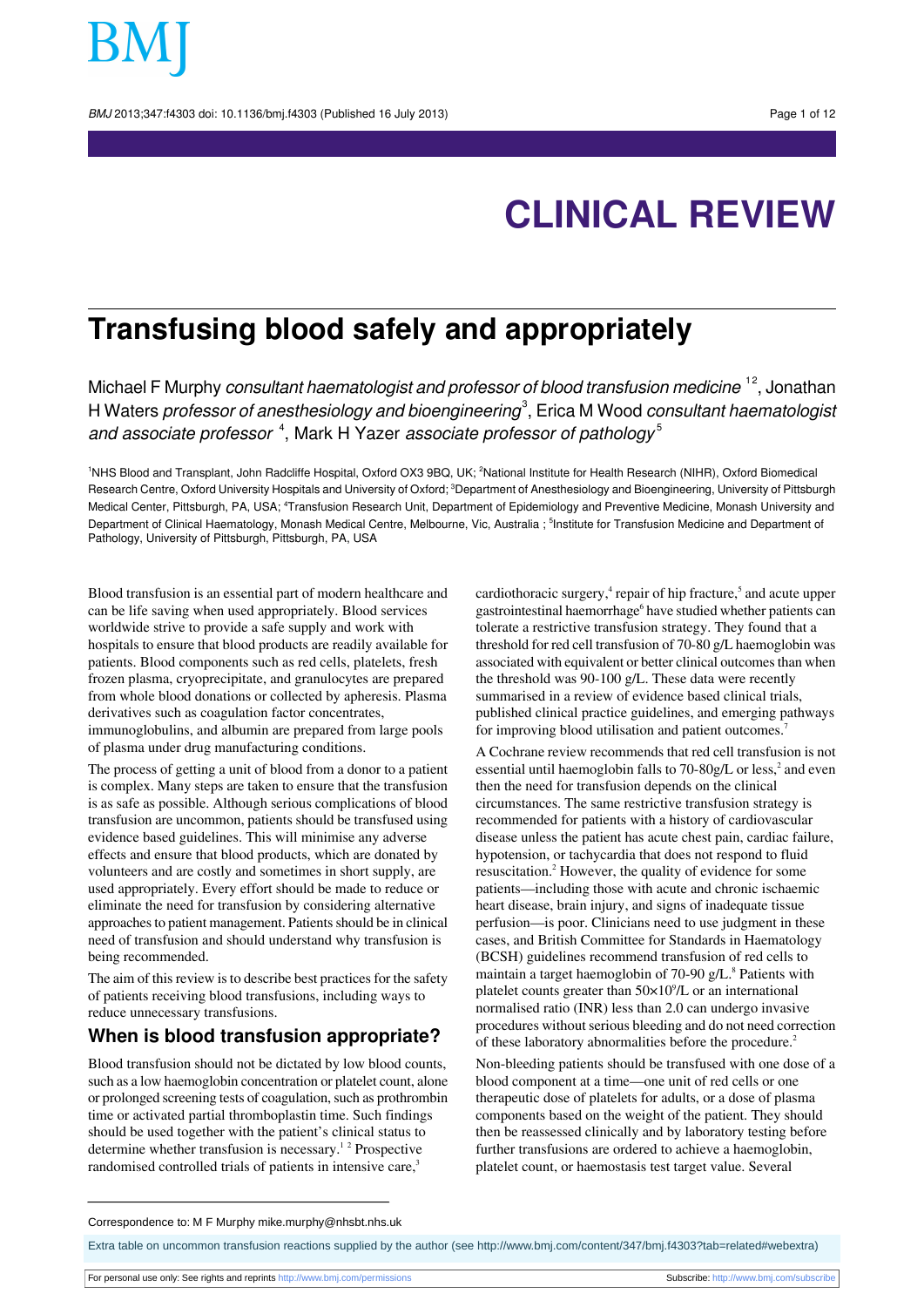#### **Summary points**

Use of evidence based guidelines minimises the adverse effects of transfusion and wastage of products, which are donated by volunteers, costly, and sometimes in short supply

Consider red cell transfusion only if haemoglobin is 80 g/L or less in haemodynamically stable patients, including asymptomatic patients with cardiovascular disease

Patients with platelet counts greater than 50×10<sup>9</sup>/L or an international normalised ratio less than 2.0 can safely undergo invasive procedures without correcting the abnormal laboratory values

Use alternative approaches to patient management to reduce or eliminate the need for transfusion

The safe and appropriate use of blood is facilitated by the use of information technology throughout the transfusion process

Obtain and document informed consent for blood transfusion, including the risks, benefits, and alternatives

#### **Sources and selection criteria**

As well as using our personal reference collections, we searched the Cochrane database [\(www.cochrane.org](http://www.cochrane.org/)), Clinical Evidence ([http://](http://clinicalevidence.bmj.com/) [clinicalevidence.bmj.com](http://clinicalevidence.bmj.com/)), Best Practice [\(http://bestpractice.bmj.com](http://bestpractice.bmj.com/)), and a library of systematic reviews in transfusion medicine ([www.](http://www.transfusionevidencelibrary.com/) [transfusionevidencelibrary.com\)](http://www.transfusionevidencelibrary.com/). The review draws on multiple sources including national guidelines, peer reviewed original research publications including randomised controlled trials, and systematic reviews. Examples include transfusion guidelines from Australia and New<br>Zealand, which were developed from a series of systematic reviews,' and a special transfusion in the Cochrane Library.<sup>2</sup>

randomised controlled trials have shown that lower red cell transfusion thresholds do not lead to adverse recipient outcomes.3-6 Consequently, a red cell transfusion of two units is no longer considered the "standard" dose in non-bleeding patients. This strategy does not apply to patients with severe bleeding, where urgent transfusion of multiple units of red cells, plasma, and platelets may be needed.

### **How should patients taking antiplatelet drugs or anticoagulants be managed perioperatively and in emergency situations?**

The perioperative management of patients on antiplatelet drugs and anticoagulants involves balancing the risks of increased surgical bleeding and thromboembolic events. National Australian and New Zealand clinical practice guidelines and the American Societies of Thoracic Surgeons and Cardiovascular Anesthesiologists recommend that clopidogrel should be discontinued three to five days before surgery because of increases in perioperative bleeding, transfusion, reoperation, and hospital stay.<sup>19</sup> Point of care (bedside) haemostasis testing using thromboelastography and platelet mapping may help identify those patients taking clopidogrel who maintain normal platelet activity and haemostasis and do not need a preoperative waiting period.<sup>8</sup> Patients can continue to take aspirin, except for those undergoing neurosurgery or intraocular surgery.<sup>1</sup> In orthopaedic surgery, non-steroidal inflammatory drugs should be discontinued two weeks before surgery to reduce blood loss and transfusion.<sup>1</sup>

Warfarin may be continued as long as the INR is within the therapeutic range in patients undergoing minor procedures such as cataract surgery, minor dental procedures, upper gastrointestinal endoscopy, and colonoscopy with or without biopsy. However, in more complex procedures, when warfarin is discontinued to minimise the risk of bleeding, bridging therapy with heparin may be needed to reduce the risk of thrombosis. Specialist advice should be sought. $110$ 

Emergency reversal of anticoagulation with warfarin in patients with bleeding should be with 25-50 µg/kg prothrombin complex concentrate and vitamin K  $5$  mg intravenously.<sup>11</sup> There are no specific antidotes for the new direct thrombin (such as dabigatran) or Xa inhibitors (such as rivaroxaban). On the basis of animal studies, the BCSH recommends management with

general haemostatic measures and consideration of treatment with prothrombin complex concentrate, activated prothrombin complex concentrate (such as factor VIII inhibitor bypass activity), or recombinant activated factor VII.<sup>11</sup>

### **What are the essentials of laboratory pre-transfusion testing?**

Once the decision to transfuse has been made and the patient's blood sample is delivered to the transfusion laboratory for compatibility testing, the patient's ABO group and the presence of atypical (or non-ABO) red cell antibodies must be determined. Antibody screening is performed to determine whether a clinically relevant antibody is present. Once this testing is complete, compatibility between the patient's serum and the selected red cell unit has to be demonstrated using a serological or electronic crossmatch.

### **Establishing the recipient's ABO type**

The patient's ABO type (or group) is determined using two complementary tests, the forward and reverse tests, and is based on the principle that adult recipients will have formed naturally occurring (expected) antibodies to the A or B antigens lacking on their red cells.

Forward test:

- Performed by separately mixing the patient's red cells with commercially available monoclonal antibodies to A and B antigens
- **•** Agglutination of red cells after the addition of the antibodies to the patient's red cells indicates a positive reaction—one or both of the A or B antigens is present on the recipient's red cells.

Reverse test:

- **•** Performed by separately mixing the recipient's plasma with commercially available human A and B red cells
- **•** The identification of red blood cell agglutination after the addition of the patient's plasma to the red cells indicates a positive reaction—one or both of the anti-A or anti-B antibodies are present in the recipient's plasma.

Table 1[⇓](#page-6-0) provides a guide to interpreting the forward and reverse tests, and table 2[⇓](#page-7-0) provides a guide to selecting ABO compatible products.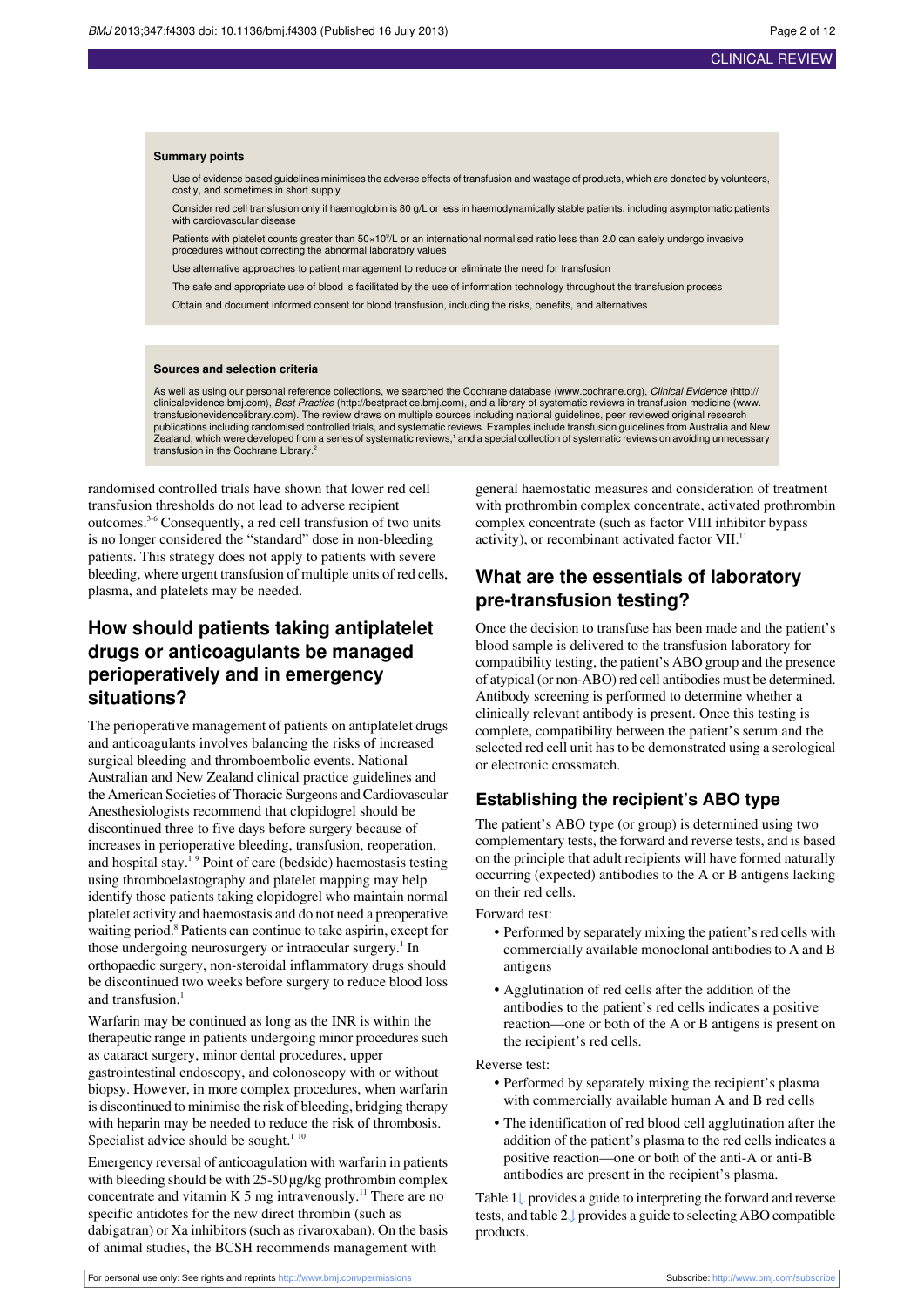### **Determining whether atypical red cell antibodies are present in the recipient's plasma**

Although virtually all adults will have preformed antibodies to the A or B antigens (or both) not present on their red cells, atypical (non-ABO) red cell antibodies may be formed after exposure to allogeneic red cells through transfusion of cellular blood products or pregnancy. An antibody screen is performed using two or three commercially available red cells that express all of the important minor antigens between them.

The screen is performed in a similar way to the reverse test. The patient's plasma is incubated with commercially available screening cells and agglutination or haemolysis indicates a positive reaction—an unexpected antibody in the recipient's plasma has bound to its cognate antigen on the screening cells.

If the screen is positive, then additional reagent red cells are used to determine the specificity of the antibody. Manual and automated methods are available to perform the antibody screen; in general, it takes about one hour to complete and interpret the results of this test.

Antibody identification can take several hours or longer to complete depending on the number and nature of the antibodies that are present.

### **Crossmatching**

For most recipients with no antibodies detected in a current or previous sample, the electronic crossmatch offers many advantages over the serological crossmatch (table [3⇓](#page-8-0)). In particular, it eliminates the need to have red cell units physically allocated to the recipient and thus unavailable for other patients. The electronic crossmatch can be completed and red cell units issued in less than five minutes after they are ordered; this streamlines the laboratory's inventory management without compromising patient care.

"Electronic remote blood issue" is an extension of electronic issue that enables the safe issue of blood under electronic control at blood refrigerators remote from the transfusion laboratory.<sup>12</sup> The hospital information technology network is essential to enable electronic remote blood issue and provide data on each step of the process.

Patients with atypical red cell antibodies require a serological crossmatch, and red cell units are typically allocated in advance because it may be difficult and time consuming to identify compatible units if additional antibodies are present. If urgent transfusion is needed and care would be compromised by waiting for a compatible unit, uncrossmatched units can be rapidly issued from the transfusion laboratory. These units are always group O, although the choice of RhD positive or negative units can depend on the age and sex of the recipient, and they have been shown to be safe even in patients with unexpected red cell antibodies.<sup>13</sup><sup>14</sup>

### **What hazards are associated with transfusion?**

Transfusion carries important infectious and non-infectious hazards. Table 4[⇓](#page-9-0) summarises some of the most important of these.

The transmission of hepatitis and HIV by blood components is now rare in developed countries. Bacterial contamination of blood components is now the most common residual infectious hazard, but there have been no cases in the United Kingdom since 2009. Platelets are now screened for bacteria before release

to minimise this risk.<sup>15 16</sup> Plasma derivatives have been subject to pathogen removal or inactivation treatments for many years, and these technologies are also increasingly being applied to blood components.

Haemovigilance is the reporting of adverse consequences of blood transfusion with the aim of learning how best to prevent and manage such consequences, typically on a national or regional level. Many complications and "near misses" are due to human error during the transfusion process. They are often caused by failure to properly identify the patient during pre-transfusion sample collection or before blood administration.<sup>17</sup>

### **How can errors in transfusion practice be minimised?**

Efforts to reduce error have mostly relied on education and implementing procedures for good practice, learning from previous incidents, and training programmes. This approach has reduced, but not eliminated, the most serious event, which is ABO incompatible red cell transfusion.<sup>17</sup>

Several groups have taken advantage of new technology and developed electronic transfusion management systems for safe transfusion practice.18-20 All healthcare professionals are familiar with barcode technology from its use in commerce, and blood components have been barcoded for many years.

One barcode patient identification system uses handheld computers for blood sample collection for compatibility testing and the administration of blood.<sup>18</sup> Baseline pre-implementation audits found poor practice in the key steps in the pre-transfusion bedside checking procedure, and these results were replicated in a multicentre international trial.<sup>21</sup> Significant improvements were found after the introduction of barcode patient identification.<sup>18</sup> Staff found the barcode identification system easy to operate and were less distracted when using it compared with standard bedside checking procedures. Implementation across a network of hospitals has been shown to be feasible and cost effective,<sup>22</sup> <sup>23</sup> and electronic transfusion systems are now a recommended intervention in the NHS Quality, Innovation, Prevention and Productivity (QIPP) programme.<sup>24</sup> However, a survey carried out by the National Blood Transfusion Committee in 2008,<sup>25</sup> and repeated in 2011,<sup>26</sup> found that few hospitals in England were using barcodes or other electronic systems for patient identification for transfusion. Uptake is also sporadic in other developed countries, including the United States and Australia.

### **How do the most serious and common transfusion reactions present and how should they be managed?**

Serious transfusion reactions are rare, but they can be fatal, and any patient who unexpectedly deteriorates during or after transfusion should be immediately and carefully assessed for the possibility of a transfusion reaction.<sup>27</sup> The figure $\parallel$  and table on bmj.com provide examples of common and less common transfusion reactions and their presentation and management, respectively. Intravascular haemolysis due to ABO incompatible red cell transfusion, anaphylaxis, and transfusion related sepsis may all present suddenly and dramatically with cardiovascular collapse. Fevers, chills, and rapid development of disseminated intravascular coagulation can be seen in both intravascular haemolysis and sepsis. Immediate careful clinical examination and laboratory testing, including collection of new samples for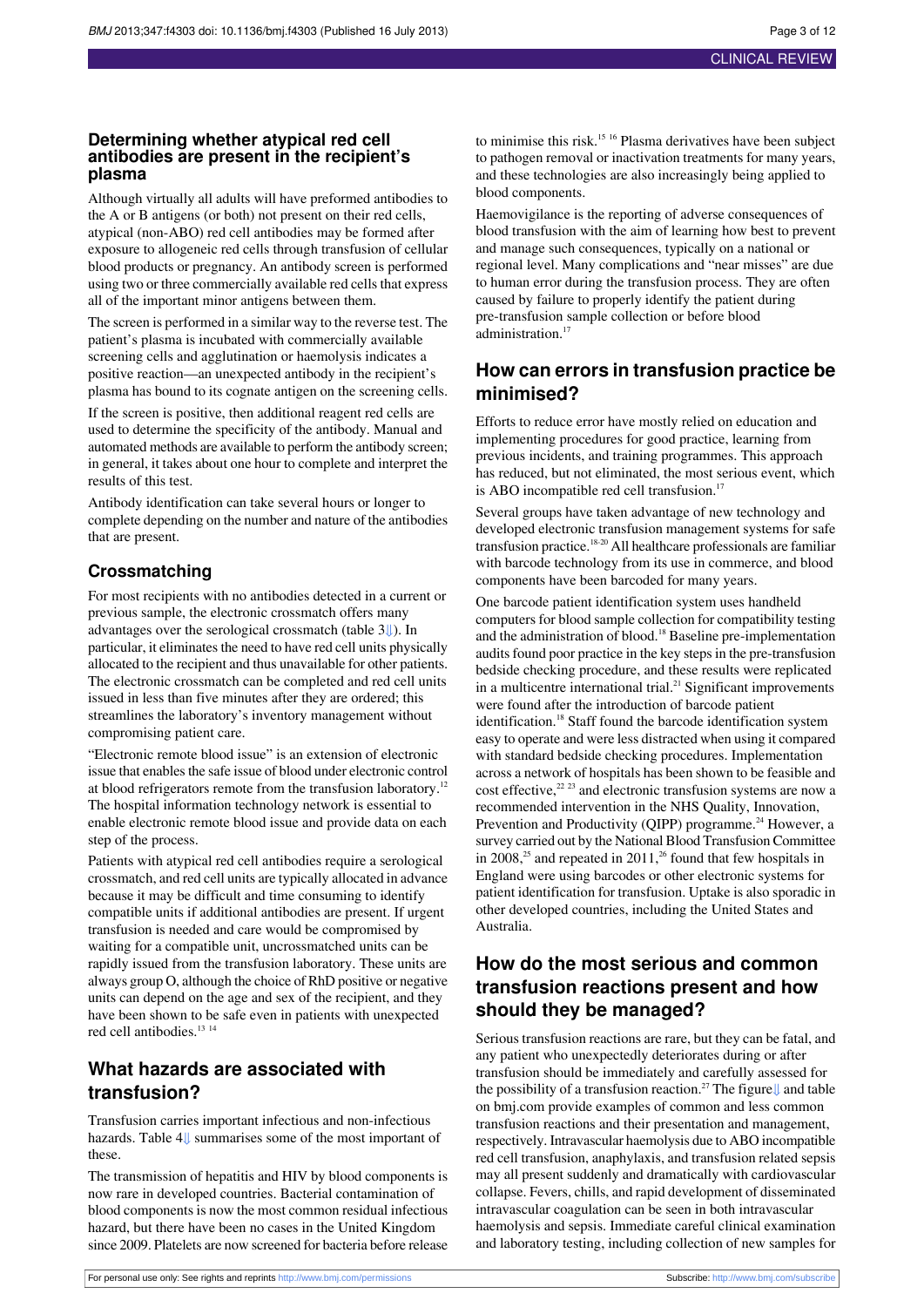repeat blood group and antibody screening, are needed to confirm or exclude a "wrong blood" event. Whenever a patient becomes acutely ill during transfusion, the transfusion should be halted while initial clinical assessments and laboratory investigations are performed (box). Non-transfusion related events (such as drug reactions, pulmonary embolism, or worsening of the patient's underlying condition) can also occur during transfusion and cause symptoms and signs that may be

initially difficult to distinguish from a transfusion reaction. Blood cultures from the patient and cultures of the transfused unit are essential when investigating suspected bacterial contamination. If the reaction is severe, empirical antibiotics should be started promptly.

Transfusion reactions should be investigated by the treating clinical team with the support of the hospital transfusion service. All incidents should be reviewed by the hospital transfusion committee and reported to the relevant haemovigilance programme—for example, the Serious Hazards of Transfusion scheme in the UK. Near miss events related to "wrong blood in tube" and other procedural errors are unfortunately common in hospitals. For example, one "wrong blood in tube" event occurred per 1986 samples in an international study, $^{28}$  and one in 1303 samples in a UK study.<sup>29</sup> Such events should be viewed as opportunities to learn and to put in place measures to prevent or reduce further events.

### **What is current transfusion practice?**

Over the past decade, increasing awareness of the complications and costs of transfusion has encouraged hospitals to investigate how to reduce the use of blood. In England, the demand for red cell units, which increased steadily during the 1990s, decreased substantially by about 18% from 2002-03 to 2007-08, with a slower but continuing decline since then.<sup>7</sup> The reasons for this reduction are not entirely clear, but it was probably associated with Department of Health initiatives,<sup>30</sup> better evidence for restrictive strategies for red cell transfusion, $\alpha$  and an increase in the price of blood supplied to hospitals by NHS Blood and Transplant. By contrast, the demand for platelets and fresh frozen plasma has been increasing in England.

Considerable inappropriate use of blood has been documented in large regional and national audits of the use of red cells, fresh frozen plasma, platelets, and cryoprecipitate (table  $5\%$ ).<sup>31</sup> It persists despite improvements in the evidence base for the use of blood, the existence of numerous guidelines for transfusion, and many initiatives to reduce the inappropriate use of blood. The high level of inappropriate use of blood and the variation in practice between different hospitals and clinical teams suggest that blood usage could be further reduced without compromising and, indeed, probably improving, patient safety.<sup>32</sup>

### **What strategies are in place to minimise inappropriate transfusion?**

The use of computerised physician order entry (CPOE) systems, whereby blood product prescribers enter orders using a computer system linked to the laboratory information database, provides an opportunity for education on evidence based transfusion thresholds at the time that a transfusion order is placed. Thus the CPOE can function as a clinical decision support system.<sup>33-35</sup>

One such system provides an onscreen warning when a prescriber tries to order products for a patient whose earlier laboratory results suggest that the transfusion is not indicated.<sup>36</sup> These alerts can improve patient safety and reduce unnecessary transfusions by drawing the prescriber's attention to a potentially overlooked laboratory test result or the fact that the test was not ordered. Transfusion alternatives or weight based dose adjustments can also be suggested.<sup>37</sup> The threshold at which an alert is triggered can vary by the indication for transfusion selected by the prescriber, so different evidence based thresholds can be used in different clinical situations. One large healthcare system in the US found that almost 25% of alerted plasma orders were cancelled, as were nearly 15% of alerted red cell orders.<sup>38</sup>

### **How can the use of transfusion be reduced?**

The identification and treatment of anaemia in advance of elective surgery requires a blood count to be performed at least 30 days before surgery, rapid review of the results, and active treatment if a correctable cause of anaemia, such as iron deficiency anaemia, is identified.

In the operating theatre, several strategies can minimise or eliminate the need for allogeneic transfusion, the most effective of which is intraoperative autotransfusion.<sup>39</sup> This technique involves the collection of shed surgical or obstetric blood and its filtration, washing, concentration and re-administration once a sufficient quantity of blood has been collected. Only surgery involving high blood loss—such as cardiac, vascular, and orthopaedic procedures—warrants it use.<sup>36</sup> Current evidence indicates that intraoperative cell salvage is not contraindicated in surgery for cancer and can also be used successfully in obstetric and paediatric cases.<sup>40</sup> Postoperative cell salvage involves the recovery and reinfusion of blood collected by surgical drains; blood can be washed or unwashed before reinfusion.

Point of care or near care laboratory testing may help determine the need for platelet and plasma transfusions in patients undergoing surgery or those with major blood loss.<sup>7</sup> Use of thromboelastography has been shown to reduce blood loss during cardiac surgery and to improve the post-surgical course, but more data are needed to determine whether its use improves patient outcomes.<sup>41</sup>

The finding in the CRASH-2 trial that the antifibrinolytic drug, tranexamic acid, reduced mortality in trauma with no increase in thromboembolic events has increased the use of this drug in several other clinical scenarios.<sup>42</sup> It has now been used in traumatic brain injury,<sup>43</sup> and as a topical agent in total joint replacement.<sup>44</sup> A recent systematic review has clearly shown that antifibrinolytic drugs reduce blood loss and transfusion requirements in a wide range of surgical patients.<sup>45</sup>

In the medical or intensive care environment, different strategies can be used to minimise the need for transfusions. Of primary importance is to minimise phlebotomy. Blood should be collected only when the test result will guide clinical decision making. Point of care testing also has the advantage of using microlitres rather than millilitres of blood.

Active management of anaemia can avoid the need for transfusion in medical patients. Iron deficiency anaemia can usually be managed with oral iron, although some patients with chronic gastrointestinal blood loss are better managed with intravenous iron. Intravenous iron is also needed to treat functional iron deficiency (inadequate iron supply to the bone marrow in the presence of sufficient iron stores).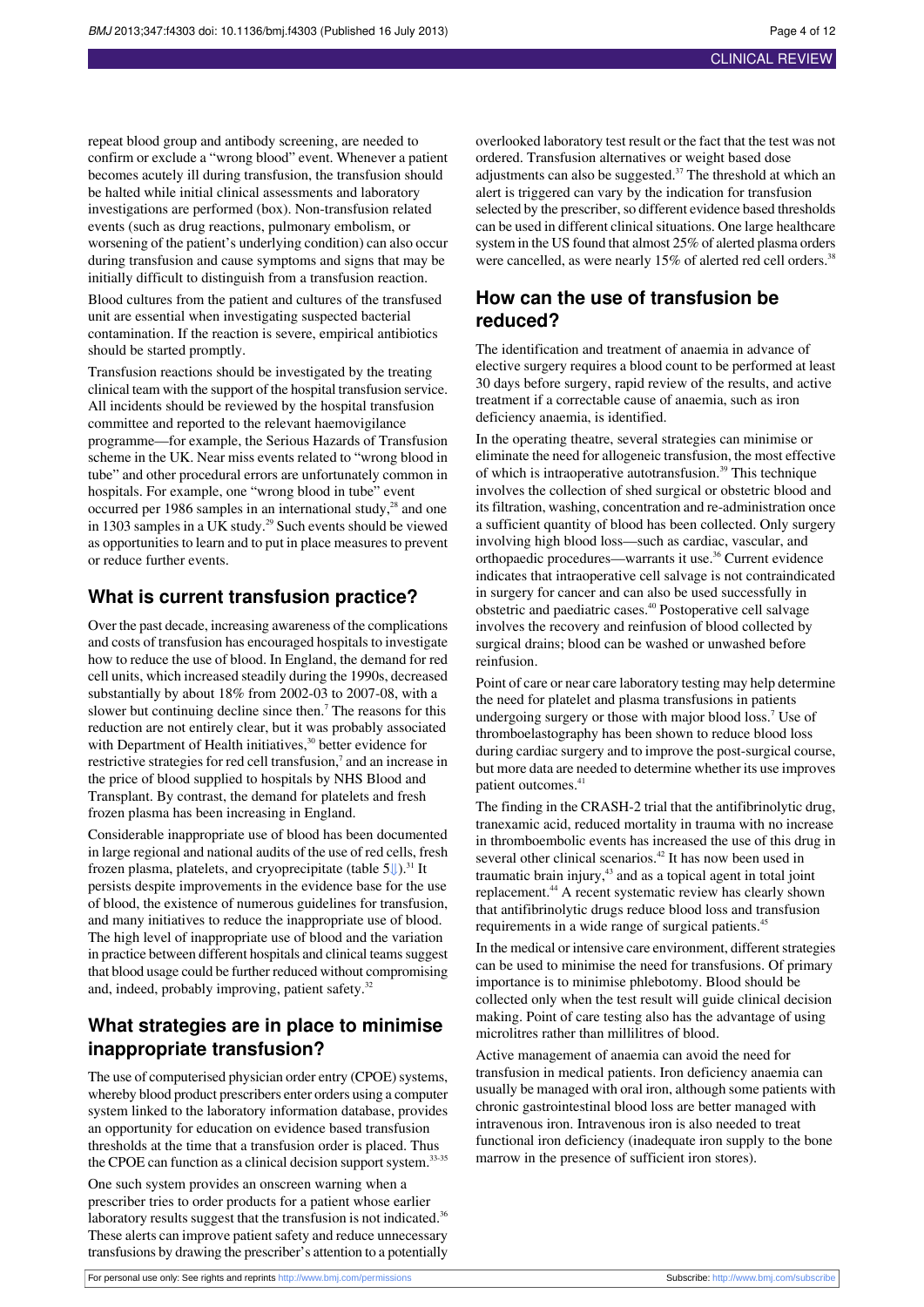#### **Immediate response for all serious transfusion reactions**

- **•** Stop the transfusion
- **•** Assess the patient's clinical status
- **•** Re-check patient identification details on wristband
- **•** Verify that the product being transfused is intended for that patient
- **•** Call for assistance
- **•** Inform the blood transfusion laboratory and ask for advice about investigation and management

### **How can the involvement of patients reduce the need for transfusion?**

Patient participation in transfusion decision making is central to delivering patient centred care. When a transfusion is being proposed, the patient should understand why. Verbal and written information should be presented in a way that enables the patient to understand the anticipated benefits and risks and the available alternatives. A transfusion plan should be agreed between clinician and patient and documented in the medical record. When this is not possible (for example, when the patient is unconscious), the patient's representative should participate in this process of obtaining informed consent.

Contributors: All authors helped in the concept and writing of this review. MFM is guarantor.

Competing interests: We have read and understood the BMJ Group policy on declaration of interests and declare the following interests: None.

- 1 National Blood Authority, Australia. Patient blood management guidelines. [www.nba.gov.](http://www.nba.gov.au/guidelines/review.html) [au/guidelines/review.html](http://www.nba.gov.au/guidelines/review.html).
- 2 Cochrane Library Special Collection. Avoiding unnecessary transfusion. 2012. [www.](http://www.thecochranelibrary.com/details/collection/2116331/Avoiding-unnecessary-blood-transfusion.html) [thecochranelibrary.com/details/collection/2116331/Avoiding-unnecessary-blood-transfusion.](http://www.thecochranelibrary.com/details/collection/2116331/Avoiding-unnecessary-blood-transfusion.html) [html.](http://www.thecochranelibrary.com/details/collection/2116331/Avoiding-unnecessary-blood-transfusion.html)
- 3 Hébert PC, Wells G, Blajchman MA, Marshall J, Martin C, Pagliarello G, et al. A multicenter, randomized, controlled clinical trial of transfusion requirements in critical care. Transfusion Requirements in Critical Care Investigators, Canadian Critical Care Trials Group. N Engl J Med 1999;340:409-17.
- 4 Hajjar LA, Vincent JL, Galas FR, Nakamura RE, Silva CM, Santos MH, et al. Transfusion requirements after cardiac surgery: the TRACS randomized controlled trial. JAMA 2010;304:1559-67.
- 5 Carson JL, Terrin ML, Noveck H, Sanders DW, Chaitman BR, Rhoads GG, et al; FOCUS Investigators. Liberal or restrictive transfusion in high-risk patients after hip surgery. N Engl J Med 2011;365:2453-62.
- 6 Villanueva C, Colomo A, Bosch A, Concepcion M, Hernandez-Gea V, Aracil C, et al. Transfusion strategies for acute upper gastrointestinal bleeding. N Engl J Med 2013;368:11-21.
- 7 Goodnough LT, Levy JH, Murphy MF. Current concepts in blood transfusion. Lancet 2013;381:1845-54.
- 8 Retter A, Wyncoll D, Pearse R, Carson D, McKechnie S, Stanworth S, et al. British Committee for Standards in Haematology. Guidelines on the management of anaemia and red cell transfusion in adult critically ill patients. Br Haematol 2013;160:445-64.
- Society of Thoracic Surgeons Blood Conservation Guideline Task Force; Ferraris VA Brown JR, Despotis GJ, Hammon JW, Reece TB, Saha SP, et al. Society of Cardiovascular Anesthesiologists Special Task Force on Blood Transfusion; Shore-Lesserson LJ, Goodnough LT, Mazer CD, Shander A, Stafford-Smith M, Waters J. International Consortium for Evidence Based Perfusion; Baker RA, Dickinson TA, FitzGerald DJ, Likosky DS, Shann KG. 2011 update to the Society of Thoracic Surgeons and the Society of Cardiovascular Anesthesiologists blood conservation clinical practice guidelines. Ann Thorac Surg 2011;91:944-82.
- 10 British Committee for Standards in Haematology. Guidelines on oral anticoagulation with warfarin, 4th ed. Br J Haematol 2011;154:311-24.
- 11 British Committee for Standards in Haematology. Guidelines on the management of bleeding in patients on antithrombotic agents. Br J Haematol 2012;160:35-46.
- 12 Staves J, Davies A, Kay J, Pearson O, Johnson T, Murphy MF. Electronic remote blood issue: a combination of remote blood issue with a system for end-to-end electronic control of transfusion to provide a "total solution" for a safe and timely hospital blood transfusion service. Transfusion 2008:48:415-24.
- 13 Radkay L, Triulzi DJ, Yazer MH. Low risk of hemolysis following transfusion of uncrossmatched RBCs. Immunohematology 2012;28:39-44.
- 14 Goodell PP, Uhl L, Mohammed M, Powers AA. Risk of hemolytic transfusion reactions following emergency-release RBC transfusion. Am J Clin Pathol 2010;134:202-6.
- 15 Harm SK, Delaney M, Charapata M, AuBuchon JP, Triulzi DJ, Yazer MH. Routine use of a rapid test to detect bacteria at the time of issue for non-leukoreduced, whole blood-derived platelets. Transfusion [forthcoming].
- 16 Jacobs MR, Smith D, Heaton WA, Zantek ND, Good CE. Detection of bacterial contamination in prestorage culture negative apheresis platelets on day of issue with the Pan Genera Detection test. Transfusion 2011;51:2573-82.
- 17 Serious Hazards of Transfusion (SHOT) scheme. Annual SHOT report 2011. [www.shotuk.](http://www.shotuk.org/shot-reports/shot-annual-report-summary-2011/) [org/shot-reports/shot-annual-report-summary-2011/](http://www.shotuk.org/shot-reports/shot-annual-report-summary-2011/)
- 18 Turner CL, Casbard AC, Murphy MF. Barcode technology: its role in increasing the safety of blood transfusion. Transfusion 2003;43:1200-9.
- 19 Chan JC, Chu RW, Young BW, Chan F, Chow CC, Pang WC, et al. Use of an electronic barcode system for patient identification during blood transfusion: 3-year experience in a regional hospital. Hong Kong Acad Med 2004;10:166-71.
- 20 Askeland RW, McGrane S, Levitt JS, Dane SK, Greene DL, Vandeberg JA, et al. Improving transfusion safety: implementation of a comprehensive computerized bar code-based tracking system for detecting and preventing errors. Transfusion 2008;48:1308-17.
- 21 Murphy MF, Casbard AC, Ballard S, Shulman IA, Heddle N, Aubuchon JP, et al. Prevention of bedside errors in transfusion medicine (PROBE-TM) study: a cluster-randomized, matched-paired clinical areas trial of a simple intervention to reduce errors in the retransfusion bedside check. Transfusion 2007;47:771-80.
- 22 Murphy MF, Staves J, Davies A, Fraser E, Parker R, Cripps B, et al. How do we approach a major change program using the example of the development, evaluation, and implementation of an electronic transfusion management system. Transfusion 2009;49:829-37.
- 23 Murphy MF, Fraser E, Miles D, Noel S, Staves J, Cripps B, et al. How do we monitor hospital transfusion practice using an end-to-end electronic transfusion management system? Transfusion 2012;52:2502-12.
- 24 Oxford University Hospitals. Electronic blood transfusion: improving safety and efficiency of transfusion systems. NHS Evidence QIPP. 2013. https://www.evidence.nhs.uk/qipp/ recommended/search?am=[{%22srn%22:[%22%20qipp%20%22]}]&fs=qippcat. RecommendedReading.
- 25 Murphy MF, Little T. A survey of hospital blood transfusion laboratory information technology systems and their functionality. Transfus Med 2008;18:204-6.
- 26 Little T, Murphy MF. Survey of IT systems in hospital transfusion laboratories. 2011. [www.](http://www.transfusionguidelines.org.uk/docs/pdfs/nbtc_bbt_survey_it_2011v2.pdf) [transfusionguidelines.org.uk/docs/pdfs/nbtc\\_bbt\\_survey\\_it\\_2011v2.pdf](http://www.transfusionguidelines.org.uk/docs/pdfs/nbtc_bbt_survey_it_2011v2.pdf).
- 27 British Committee for Standards in Haematology. Guideline on the investigation acute transfusion reactions. Br J Haematol 2012;159:143-53.
- 28 Dzik WH, Murphy MF, Andreu G, Heddle N, Hogman C, Kekomaki R, et al. An international
- study of the performance of blood sample collection. Vox Sang 2003;85:40-7.<br>29 Murphy MF, Stearn BE, Dzik WH. Current performance of patient sample collection in the UK. Transfus Med 2004;14:113-21.
- 30 Department of Health. Health service circular on better blood transfusion: safe and appropriate use of blood. HSC 2007/001. 2007. [www.transfusionguidelines.org.uk/docs/](http://www.transfusionguidelines.org.uk/docs/pdfs/nbtc_bbt_hsc_07.pdf) [pdfs/nbtc\\_bbt\\_hsc\\_07.pdf](http://www.transfusionguidelines.org.uk/docs/pdfs/nbtc_bbt_hsc_07.pdf).
- 31 NHS Blood and Transplant. National comparative audit of blood transfusion. [http://hospital.](http://hospital.blood.co.uk/safe_use/clinical_audit/National_Comparative/index.asp) [blood.co.uk/safe\\_use/clinical\\_audit/National\\_Comparative/index.asp.](http://hospital.blood.co.uk/safe_use/clinical_audit/National_Comparative/index.asp)
- 32 Murphy MF, Stanworth SJ, Yazer M. Transfusion practice and safety: current status and possibilities for improvement. Vox Sang 2011;100:46-59.
- 33 Hunt DL, Haynes RB, Hanna SE, Smith K. Effects of computer-based clinical decision support systems on physician performance and patient outcomes: a systematic review. JAMA 1998;280:1339-46.
- 34 Kawamoto K, Houlihan CA, Balas EA, Lobach DF. Improving clinical practice using clinical decision support systems: a systematic review of trials to identify features critical to success. BMJ 2005;330:765.
- 35 Garg AX, Adhikari NK, McDonald H, Rosas-Arellano MP, Devereaux PJ, Beyene J, et al. Effects of computerized clinical decision support systems on practitioner performance and patient outcomes: a systematic review. JAMA 2005;293:1223-38.
- 36 Yazer MH, Waters JH. How do I... Implement a blood management program? Transfusion 2012;52:1640-5.
- 37 Rothschild JM, McGurk S, Honour M, Lu L, McClendon AA, Srivastava P, et al. Assessment of education and computerized decision support interventions for improving transfusion practice. Transfusion 2007;47:228-39.
- .<br>Yazer MH, Triulzi DJ, Reddy V, Waters JH. Effectiveness of a real-time clinical decision support system for computerized physician order entry of plasma orders. Transfusion 2013; published online 2013 30 Apr.
- Waters JH, Dyga RM, Yazer MH. The volume of returned RBCs in a large blood salvage program: where does it all go? Transfusion 2011;51:2126-32.
- 40 Waters JH, Yazer MH, Chen Y-F, Kloke J. Blood salvage and cancer surgery: a meta-analysis of available studies. Transfusion 2012; published online 31 Aug.
- Afshari A, Wikkelsø A, Brok J, Møller AM, Wetterslev J. Thrombelastography (TEG) or thromboelastometry (ROTEM) to monitor haemotherapy versus usual care in patie with massive transfusion. Cochrane Database Syst Rev 2011;3:CD007871.
- 42 CRASH-2 collaborators; Roberts I, Shakur H, Afolabi A, Brohi K, Coats T, Dewan Y, et al. The importance of early treatment with tranexamic acid in bleeding trauma patients: an exploratory analysis of the CRASH-2 randomised controlled trial. Lancet 2011;377:1096-101.
- 43 Perel P, Al-Shahi Salman R, Kawahara T, Morris Z, Prieto-Merino D, Roberts I, et al. CRASH-2 (Clinical Randomisation of an Antifibrinolytic in Significant Haemorrhage) intracranial bleeding study: the effect of tranexamic acid in traumatic brain injury-a ne randomised, placebo-controlled trial. Health Technol Assess 2012;16:iii-xii, 1-54.
- 44 Wong J, Abrishami A, El Beheiry H, Mahomed NN, Davey JR, Gandhi R, et al. Loss in total knee arthroplasty: a randomized, controlled trial. Topical application of tranexamic
- acid reduces postoperative blood. J Bone Joint Surg Am 2010;92:2503-13.<br>45 Ker K, Roberts I, Perel P, Edwards P, Shakur H. Tranexamic acid for surgical bleeding: A systematic review and cumulative meta-analysis. BMJ 2012;344:e3504.

#### Cite this as: BMJ 2013;347:f4303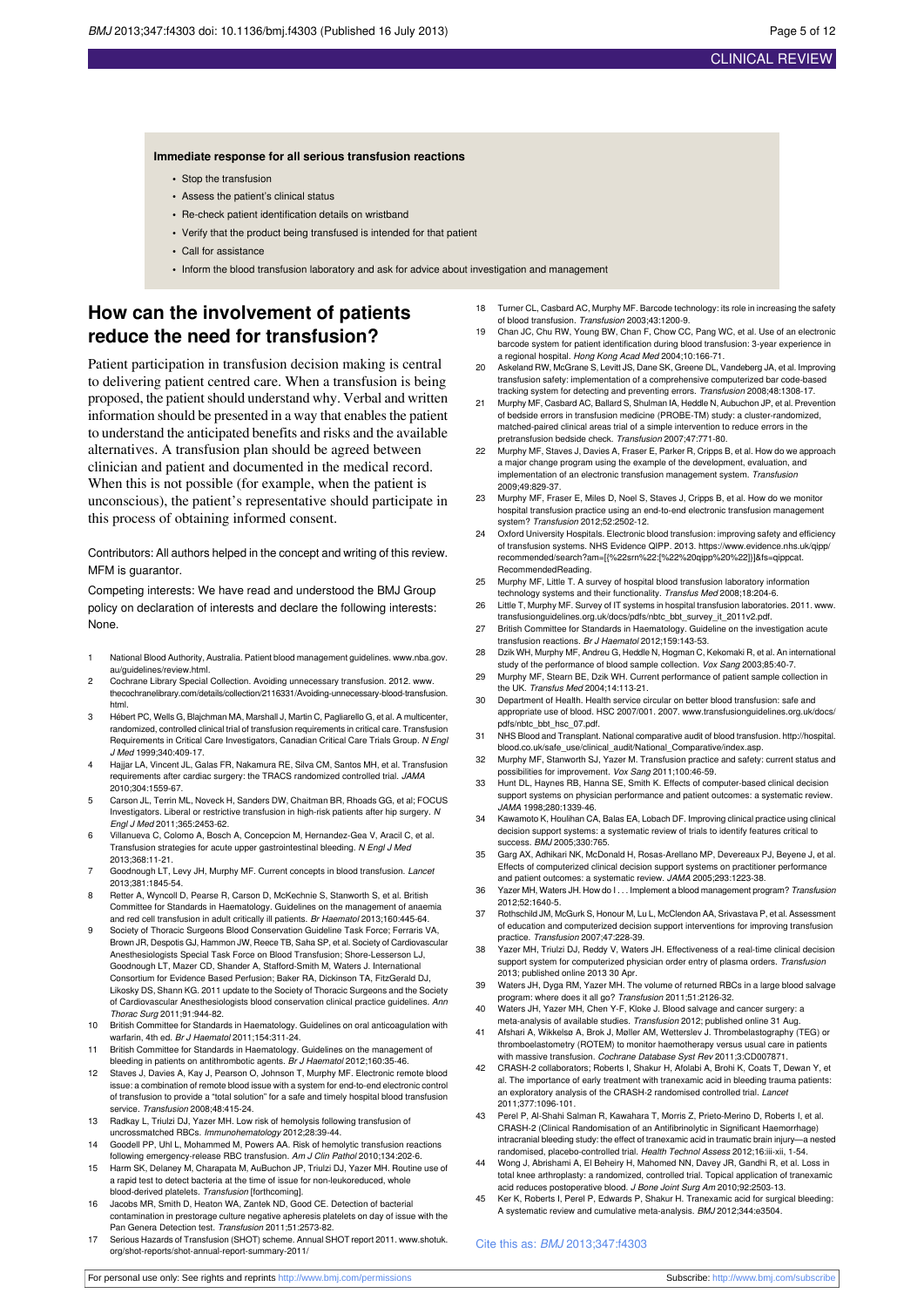#### **Additional educational resources**

#### Resources for healthcare professionals

Transfusion Evidence Library ([http://transfusionevidencelibrary.com\)](http://transfusionevidencelibrary.com/)—Database that provides access to high quality evidence based information in transfusion medicine; it consists of systematic reviews and randomised controlled trials.

Serious Hazards of Transfusion [\(www.shotuk.org\)](http://www.shotuk.org/)—SHOT is the UK's haemovigilance scheme, which provides recommendations for patient safety

National Blood Transfusion Committee (NBTC), England ([www.transfusionguidelines.org.uk/index.aspx?Publication=NTC&](http://www.transfusionguidelines.org.uk/index.aspx?Publication=NTC&Section=27) [Section=27\)](http://www.transfusionguidelines.org.uk/index.aspx?Publication=NTC&Section=27)—The NBTC promotes good transfusion practice by providing information and advice to hospitals and blood services, including on patient blood management

Murphy MF, Pamphilon D, Heddle N, eds. Practical transfusion medicine. 4th ed. Wiley-Blackwell, 2013. This book provides a user friendly comprehensive guide to transfusion medicine

#### Resources for patients

NHS Blood and Transplant ([http://hospital.blood.co.uk/library/patient\\_information\\_leaflets/leaflets/index.asp\)](http://hospital.blood.co.uk/library/patient_information_leaflets/leaflets/index.asp)—Information for patients about blood transfusion

© BMJ Publishing Group Ltd 2013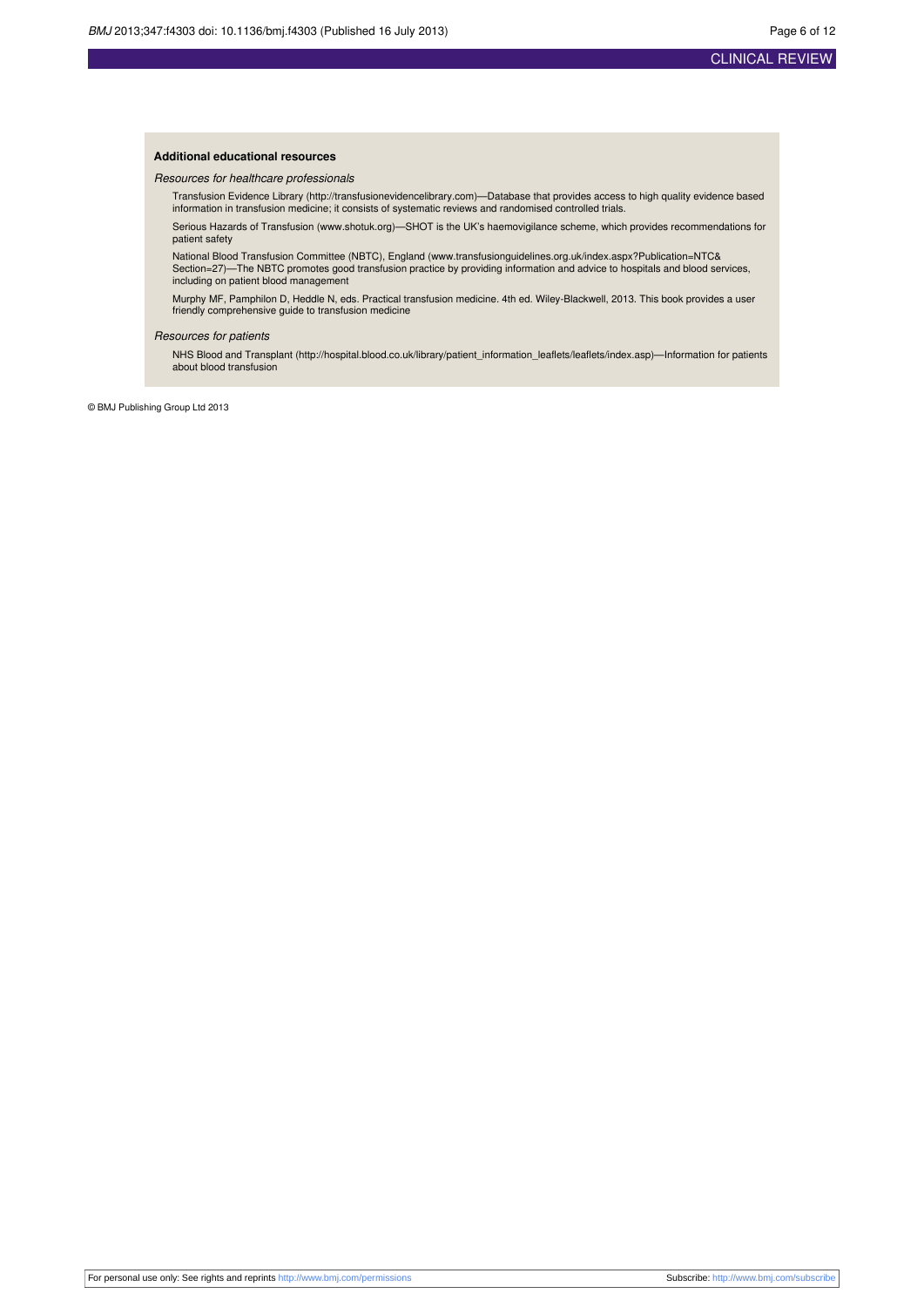## **Tables**

#### <span id="page-6-0"></span>**Table 1| Interpretation of the forward and reverse tests\***

| <b>Forward</b> |  | <b>Reverse</b>   |                              |
|----------------|--|------------------|------------------------------|
|                |  | A, cells B cells |                              |
|                |  |                  |                              |
|                |  |                  |                              |
|                |  |                  |                              |
|                |  |                  |                              |
|                |  |                  | Interpretation Anti-A Anti-B |

+: red blood cell agglutination; −: no agglutination.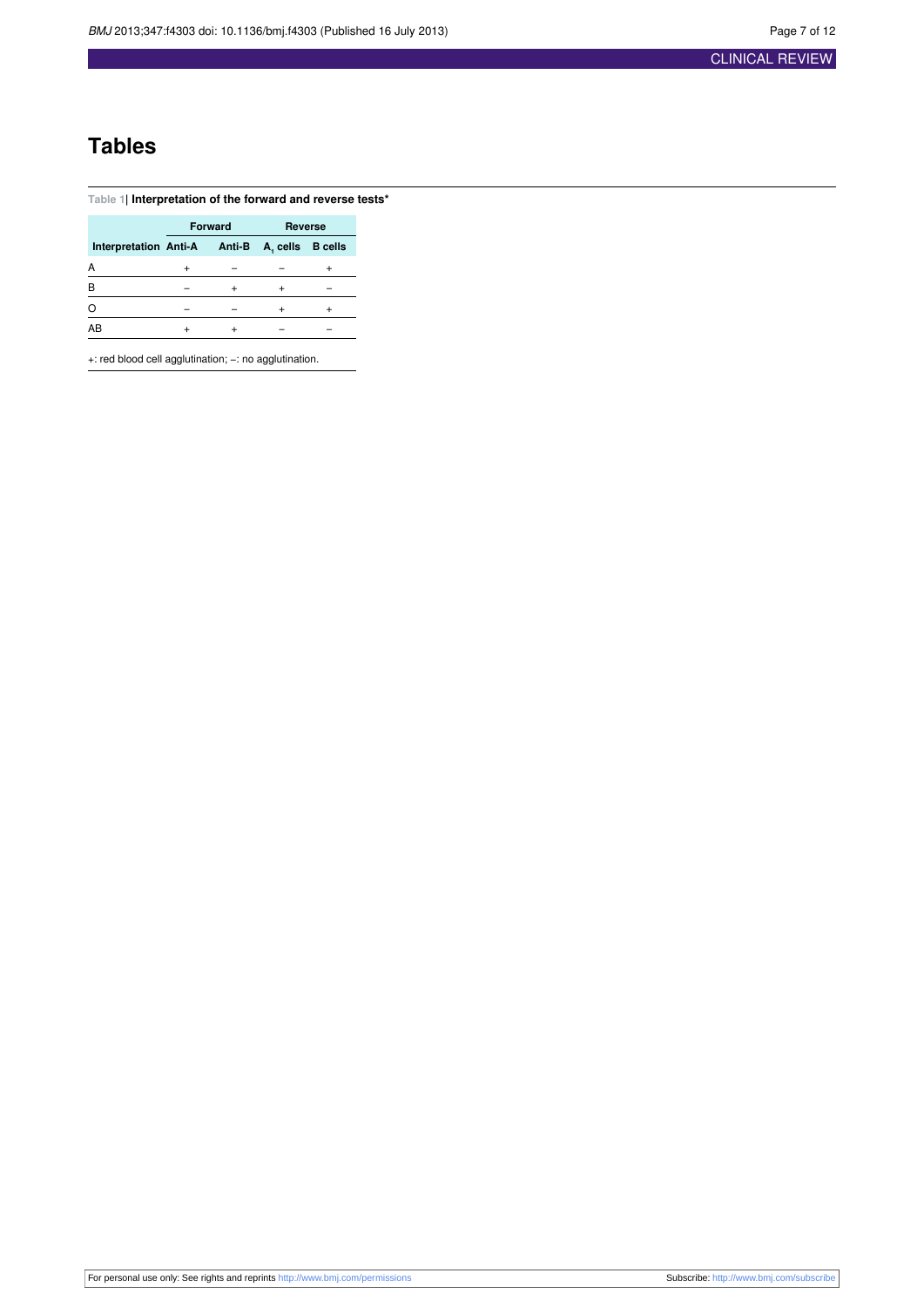#### <span id="page-7-0"></span>**Table 2| Selection of ABO compatible red cells and platelets**

| <b>Recipient ABO group</b> | Compatible plasma | <b>Compatible red cells</b> | <b>Compatible platelets</b> |                      |
|----------------------------|-------------------|-----------------------------|-----------------------------|----------------------|
|                            |                   |                             | <b>First choice</b>         | <b>Second choice</b> |
| Α                          | A, AB             | A, O                        | A, AB                       | <b>B.O</b>           |
| B                          | B. AB             | <b>B.O</b>                  | B. AB                       | A. O                 |
| O                          | O, A, B, AB       | Ω                           | O                           | A, B, AB             |
| AB                         | AB                | O, A, B, AB                 | AB                          | A, B, O              |

Because platelets express the same A and B antigens as red blood cells, it is best to issue platelets that are compatible with the recipient's naturally occurring anti-A or anti-B antibodies.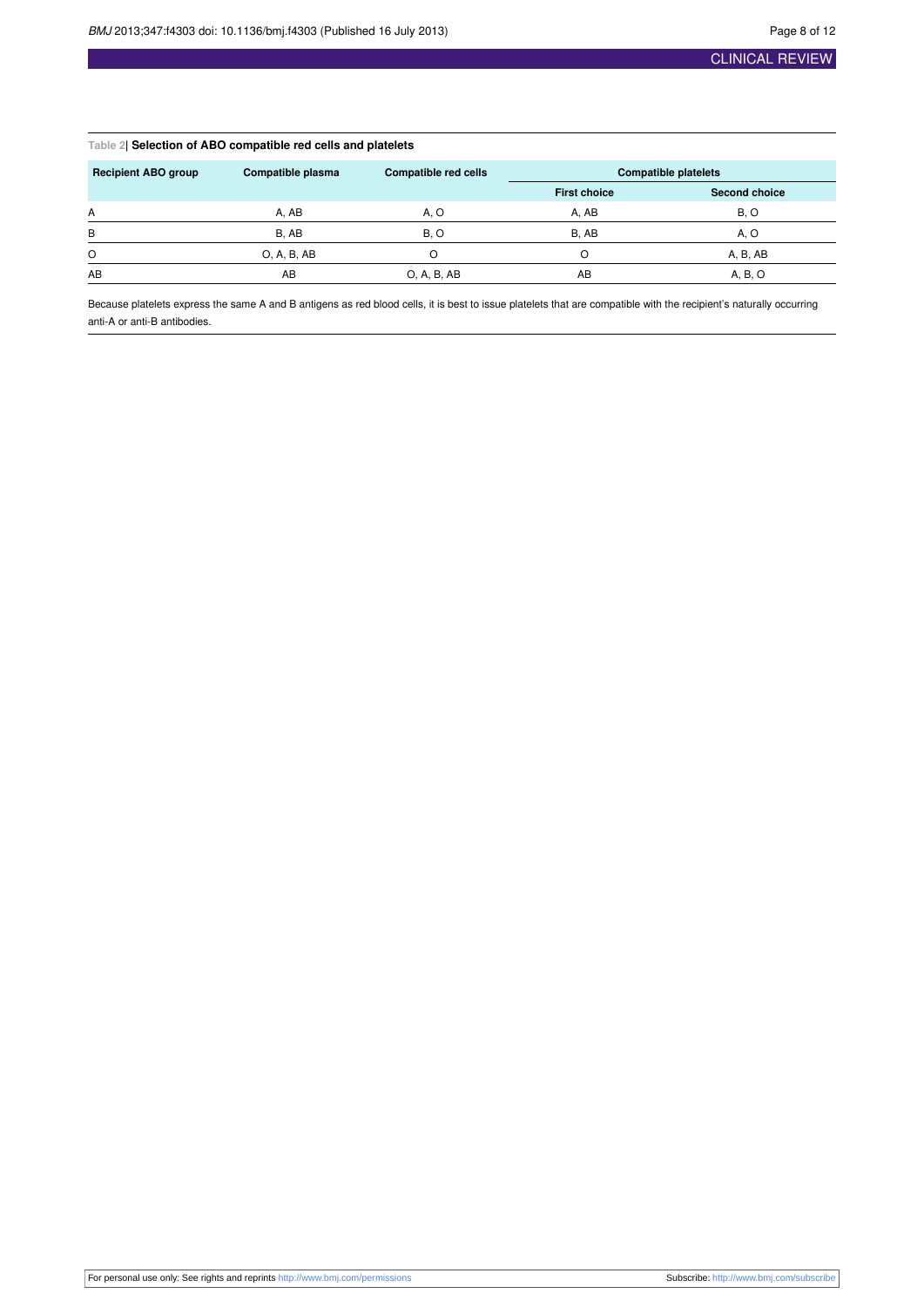### <span id="page-8-0"></span>**Table 3| Differences between serological and electronic crossmatching**

| <b>Criteria</b>                            | Serological crossmatching                                                                 | <b>Electronic crossmatching</b>                                                              |  |
|--------------------------------------------|-------------------------------------------------------------------------------------------|----------------------------------------------------------------------------------------------|--|
| Patient population                         | Recipients with current or past antibodies                                                | Recipients without current or past antibodies                                                |  |
| Process                                    | Red blood cells from potential donor unit are physically mixed<br>with recipient's plasma | ABO group of potential donor unit and recipient are entered<br>into computer                 |  |
| Result when selected unit is<br>compatible | No red blood cell agglutination or haemolysis seen                                        | The computer determines whether the selected unit is<br>compatible with recipient's ABO type |  |
| Time taken to complete                     | 45-60 minutes (not including the time needed to locate antigen<br>negative units)         | <5 minutes                                                                                   |  |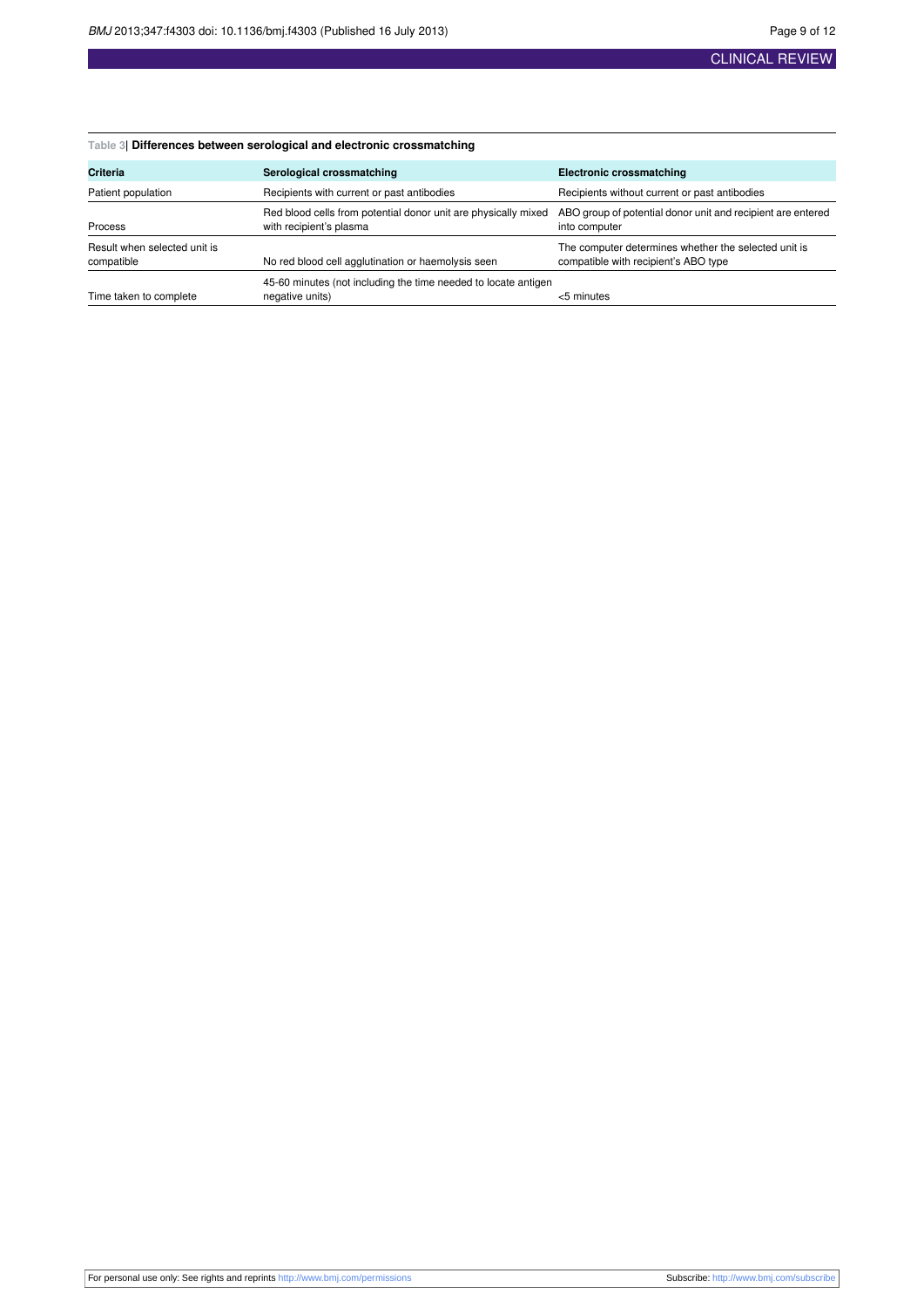<span id="page-9-0"></span>Table 4| Some complications of transfusion and their approximate frequency. Data taken from the Serious Hazards of Transfusion scheme<sup>17</sup>

| <b>Transfusion risk</b>                                                                    | Frequency in the UK (units transfused)                                                              |
|--------------------------------------------------------------------------------------------|-----------------------------------------------------------------------------------------------------|
| ABO incompatible red cell transfusion                                                      | 1/180 000                                                                                           |
| Incorrect blood component transfused (excluding ABO incompatible red cell<br>transfusions) | 1/13 000                                                                                            |
| Serious acute transfusion reaction                                                         | 1/7000                                                                                              |
| Transfusion related acute lung injury                                                      | 1/150 000                                                                                           |
| Transfusion associated circulatory overload                                                | 1/450 000                                                                                           |
| Transfusion associated graft versus host disease                                           | Rare since implementation of universal leucocyte reduction of blood<br>components in the UK in 1999 |
| Post-transfusion purpura                                                                   | Rare since implementation of universal leucocyte reduction of blood<br>components in the UK in 1999 |
| Transfusion transmitted infection:                                                         |                                                                                                     |
| <b>HIV</b>                                                                                 | $1/6.25$ million                                                                                    |
| Hepatitis B virus                                                                          | $1/1$ million                                                                                       |
| Hepatitis C virus                                                                          | 1/100 million                                                                                       |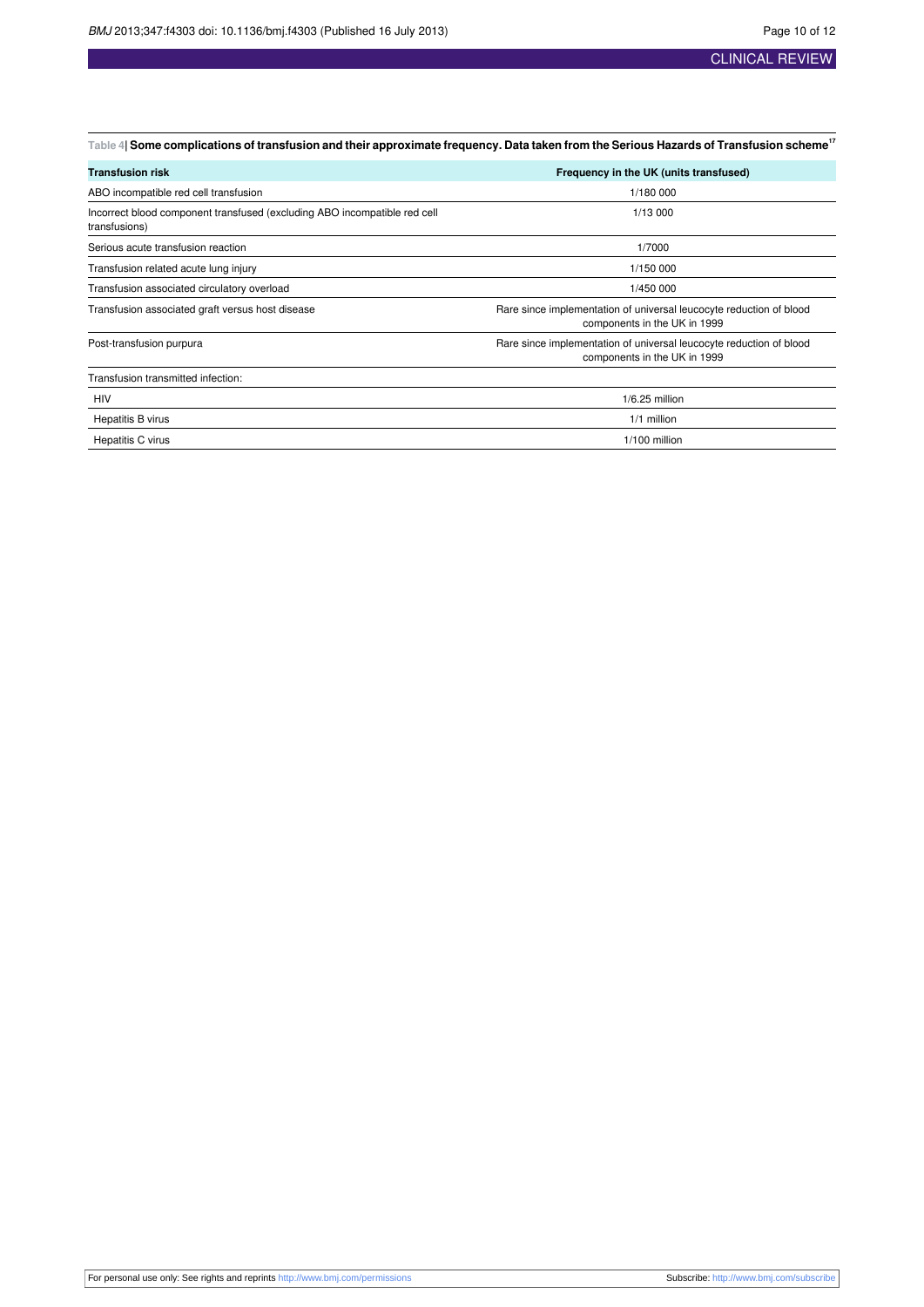#### <span id="page-10-0"></span>Table 5| Summary of the inappropriate use of blood from large regional and national audits of blood use in England<sup>31</sup>

| <b>Title</b>                       | Year | Hospitals (N)                           | Cases audited (N) | Inappropriate use                                                          | Guideline standard                                   |
|------------------------------------|------|-----------------------------------------|-------------------|----------------------------------------------------------------------------|------------------------------------------------------|
| Red cells in hip replacement       | 2007 | 139/167 (83%)                           | 7465              | 48% of patients                                                            | <b>British Orthopaedic</b><br>Association (2005)     |
| Upper gastrointestinal<br>bleeding | 2007 | 217/257 (84%)                           | 6750              | 15% of red blood cells, 42% of<br>platelets, 27% of fresh frozen<br>plasma | <b>British Society of</b><br>Gastroenterology (2002) |
| Red cell transfusion               | 2008 | 26/56 (46%) hospitals in two<br>regions | 1113              | 19.5% of transfusions                                                      | <b>BCSH (2001)</b>                                   |
| Fresh frozen plasma                | 2009 | 186/248 (75%)                           | 5032              | 43% of transfusions to adults, 48%<br>to children, 62% to infants          | <b>BCSH (2004)</b>                                   |
| Platelets in haematology           | 2011 | 139/153 (91%)                           | 3296              | 27% of transfusions                                                        | <b>BCSH (2003)</b>                                   |
| Cryoprecipitate                    | 2012 | 43/82 (52%) from 3 regions              | 449               | 25% of transfusions                                                        | <b>BCSH (2004)</b>                                   |

Data taken from the NHS Blood and Transplant/Royal College of Physicians national comparative audit of blood transfusion programme.<sup>31</sup> BCSH=British Committee for Standards in Haematology.